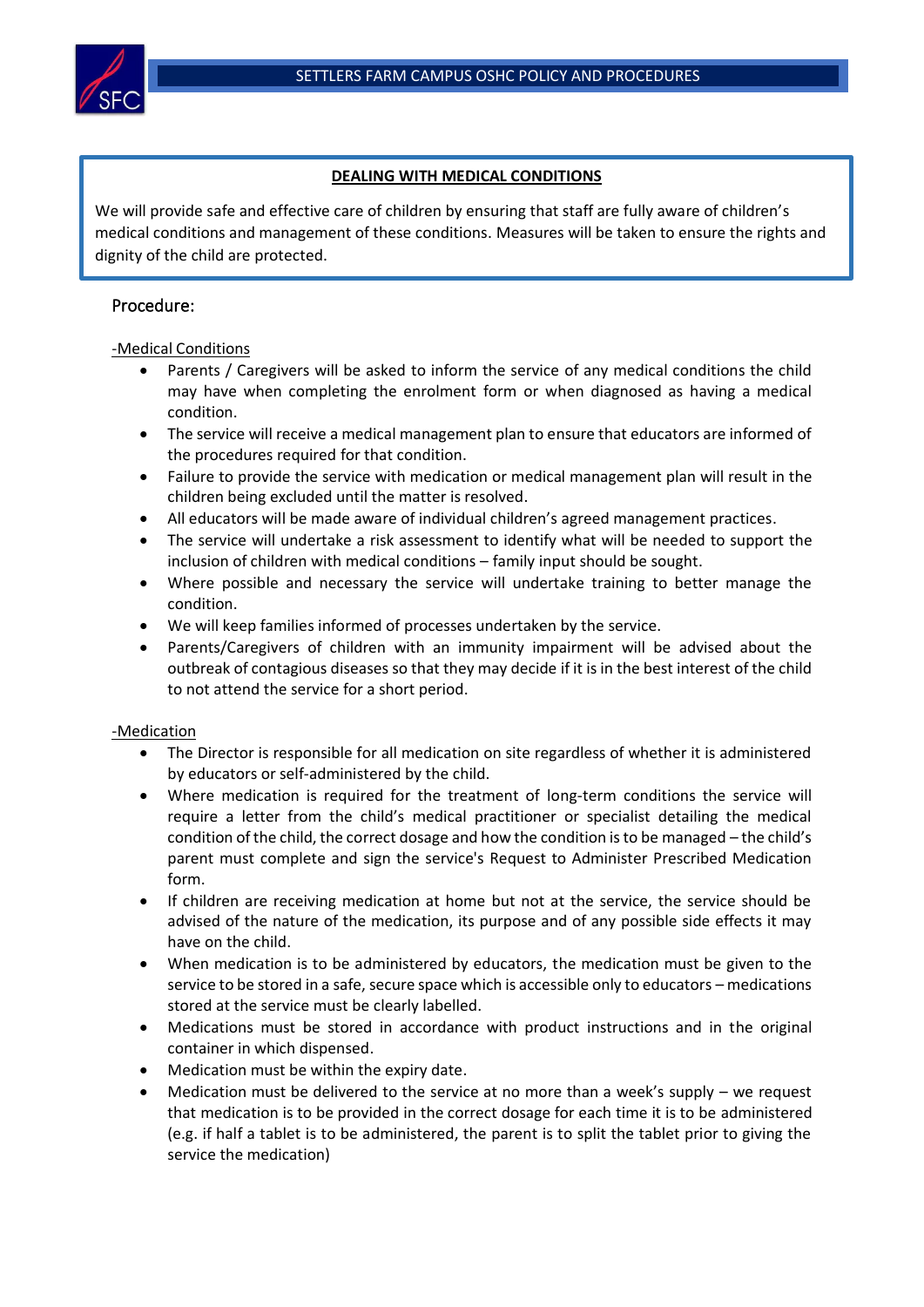

- The service will not administer the first dose of a child's new medication this must be done in the presence of the family or health professional in the case of an allergic reaction.
- In the case of an asthma emergency, educators who are trained in asthma emergency first aid will administer a bronchodilator via a puffer – the service will ensure that it adheres to National Regulations stipulating that at least one educator on site must have undertaken emergency asthma management training.
- The service will only administer adrenaline via an auto injector for the treatment of an anaphylaxis emergency if an anaphylaxis plan and a prescribed auto injector is provided for the child – in all other cases 000 will be called and the educator will follow any instructions given by the phone operator.
- When an educator administers medication to a child, they will fill out a medication log, ensuring they are administering the correct medication to the right child, in the right dose, by the correct route and at the right time – medications will be administered only by qualified educators with HLTAID0004 training who will consult with another educator to ensure the above process has been followed correctly (*this process will be recorded as per appendix 2)*
- For a child to self-administer, they must follow all provisions that the service is held to regarding storage, using the original pharmacy labelled container, recording of administration of medication and administering according to a medication authority from their doctor.
- In the case of an error with administering medication, educators will ring the Poisons Information Centre and follow any instructions given – the child's emergency contact person will be contacted and a critical incident report will be filled out.

#### -Allergies

- Where a child has an allergy, the parents/caregivers will be asked to supply a letter from their doctor, upon enrolment or diagnosis, explaining the effects if the child is exposed to the allergen, and to explain ways the staff can help the child if they do become exposed.
- If a food allergy exists, parents will be asked to supply a food alternative where the service is unable to do so – parents/caregivers will be asked to do an annual review of our recipe book and determine which foods are suitable for consumption by their child.
- A list will be kept of all children with allergies, containing what they are allergic to and food alternatives.
- All staff will be aware of this list.
- All relief staff will be informed of the list on initial employment.
- The service will ensure that it meets National Regulations stipulating that at least one educator on site is trained in anaphylaxis management training.
- Where the child has a food allergy, particular care is taken to remove the food allergen and reduce the risk of exposure to the child. The service will liaise with the families of children with allergies to ensure that due care is taken.
- Children are not permitted to share food with each other whilst in the care of the service unless at the discretion at the Director.

*Health Support Planning in Education and Children's Services (2006) – Government of South Australia, DfE at [www.chess.sa.edu.au/Pathways/HSPbookinfull09.pdf](http://www.chess.sa.edu.au/Pathways/HSPbookinfull09.pdf)*